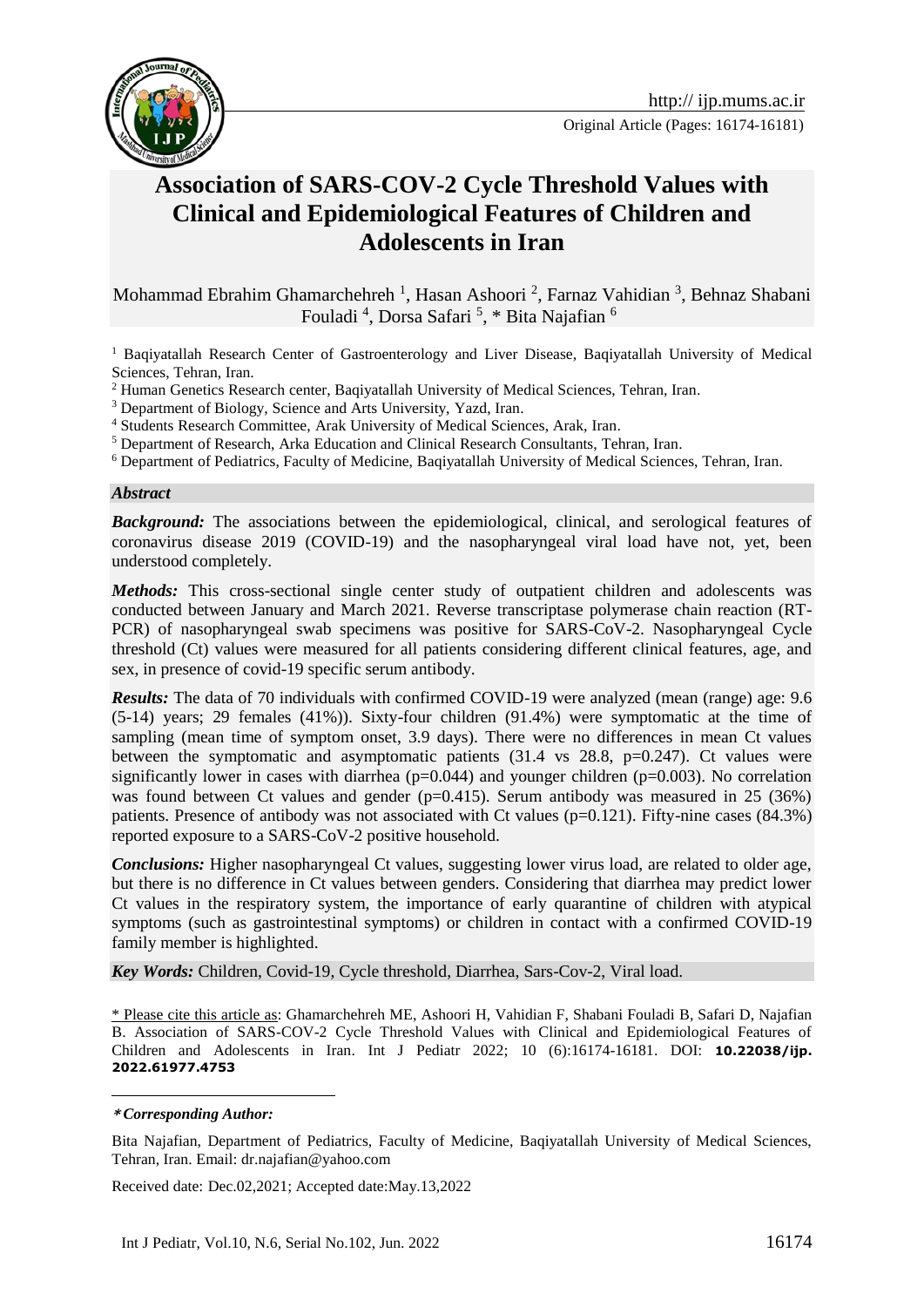# **1- INTRODUCTION**

Following the COVID-19 pandemic which was declared by World Health Organization (WHO) on March 2020 (1), by August 2021 over 207 173 086 confirmed cases and 4 361 996 deaths had been announced worldwide (2). In December 2019, a novel coronavirus was named SARS-CoV-2, and was introduced as the etiology of COVID-19. By September 2021, over 5 million confirmed SARS-CoV-2 infected children have been reported in the US since the onset of the pandemic (3). Reverse transcriptase polymerase chain reaction (RT-PCR) is the gold standard diagnostic test for COVID-19 (4).

 Although it appears that most of the COVID-19 cases among children are mild to moderate (5–7), there are several studies reporting that children can play a role in the transmission of COVID-19 among other children and adults (8–11). Some studies revealed that higher SARS-CoV-2 viral load in the respiratory tract was associated with a higher possibility of transmission (12, 13). The association between viral load with symptomatic and asymptomatic COVID-19 patients was studied previously (14, 15), while there are few studies investigating the correlation between nasopharyngeal viral load and specific signs/symptoms (16).

We hypothesized that age, sex, clinical features, serum antibody, and time since symptom onset are correlated to Ct values and, by extension, viral loads. The aim of this study was to investigate the association of SARS-COV-2 cycle threshold value with clinical and epidemiological features of children and adolescents in Iran, through a crosssectional study.

# **2- MATERIALS AND METHODS**

In this cross-sectional, single center study, nasopharyngeal swab specimens were collected from 70 outpatients at the Noor laboratory, Tehran, Iran. We collected plasma and serum from 25 (36%) patients to measure SARS-CoV-2 specific monoclonal human immunoglobulin M (IgM). RT-PCR cycle threshold (Ct) values were measured for all patients. Ct values less than 40 were considered positive, as reported in previous studies (17). Data including demographic features (i.e., age and sex), clinical characteristics (ie, fever, cough, shortness of breath, body aches, loss of smell or taste, and diarrhea), antibody (IgM) detection, SARS-CoV-2 exposure history and the time from any symptom of the disease onset to the positive test were recorded in a predesigned checklist.

# **2-1. Inclusion and exclusion criteria**

The inclusion criteria encompassed children and teenagers aged 5 to 14 years old, diagnosed with COVID-19 by RT-PCR between January and March 2021. The study sample was selected based on a census of COVID-19 positive children in the period of three months. The protocol of the present study has been registered at the ethics committee of Baqiyatallah University of Medical Sciences, Tehran, Iran. Exclusion criteria included subjects with underlying disease (such as respiratory and cardiovascular disease, diabetes, hypertension, dyslipidemia, obesity and dysmetabolic disorders), severe COVID-19 (SpO2 <93% or respiratory distress) or previously confirmed with COVID-19. All the subjects' parents or legal guardians signed an informed consent form.

# **2-2. Data analysis**

Statistical analyses were conducted with SPSS software version 26 (IBM Inc). Continuous variables were expressed as means and standard deviations (SD). Categorical variables were presented as absolute numbers and percentages. The potential associations between Ct values and categorical variables or continuous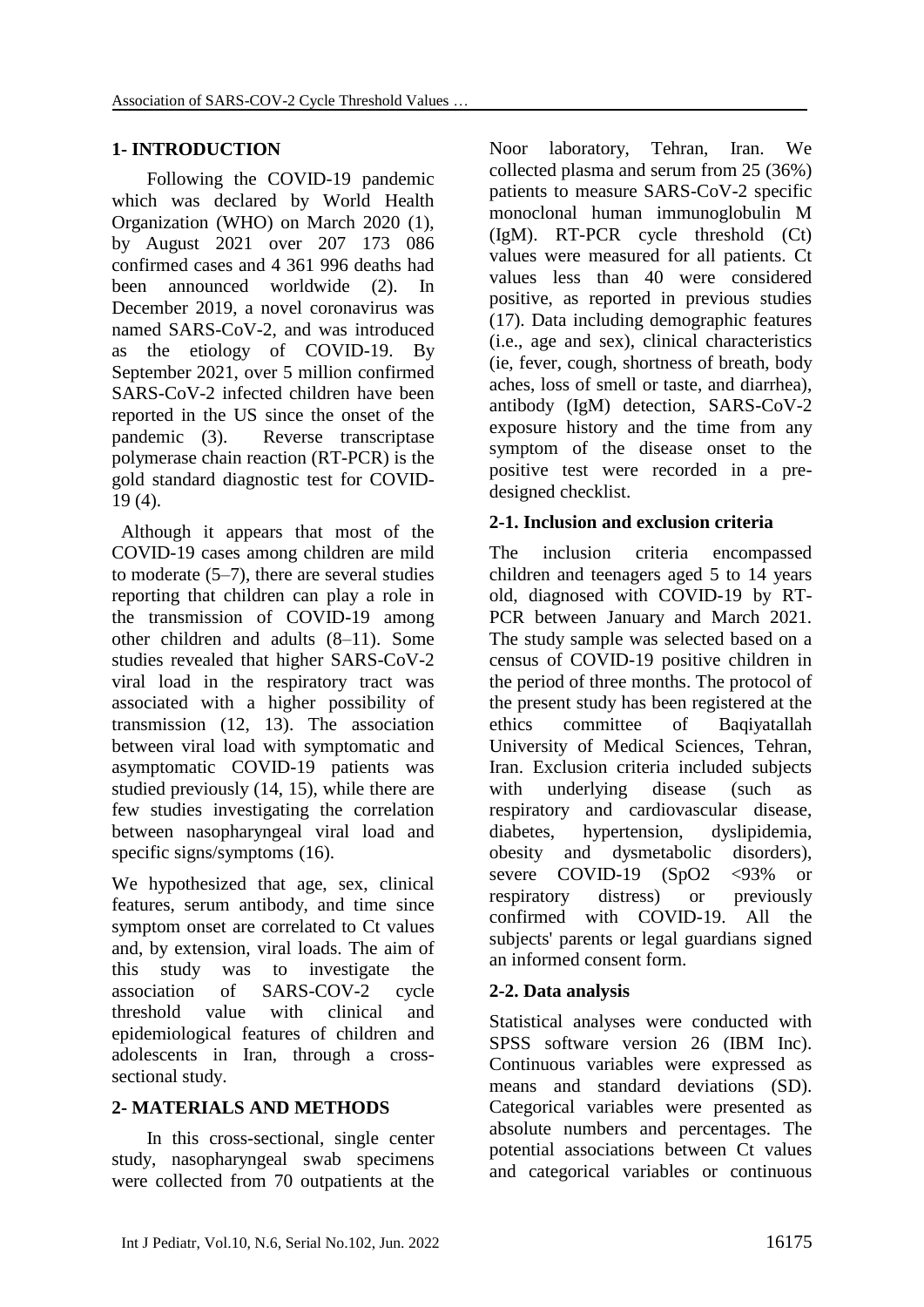variables were analyzed through Mann-Whitney U, independent t test, and spearman rank correlation coefficients according to the normality tested with Shapiro-Wilk. Confidence intervals (CI) of 95% were used to evaluate any significant difference in Ct values between the variables. A p-value of less than 0.05 was considered as statistically significant.

#### **3- RESULTS**

A total of 70 outpatients, 29 (41%) females and 41 (59%) males with a mean

age of  $9.6 \pm 2.2$  years (ranged from 5 to 14 years) were included after being tested positive for SARS-CoV-2 RT-PCR on nasopharyngeal swab specimens. The majority of tested patients (64 (91.4%)) presented at least one known COVID-19 symptom at the time of collecting specimens. Fever (44.3%) was the most frequent symptom among them. Cough, diarrhea and body pain were other common symptoms (**Table 1**).

| Characteristics                |                | $N(\%)$  | Mean CT value | P-value              |
|--------------------------------|----------------|----------|---------------|----------------------|
| Symptomatic during sampling    | Yes            | 64(91.4) | 31.42         | $0.404$ <sup>a</sup> |
|                                | N <sub>o</sub> | 6(8.6)   | 28.83         |                      |
| Fever                          | Yes            | 31(44.3) | 31.19         | $0.991$ <sup>a</sup> |
|                                | N <sub>o</sub> | 39(55.7) | 31.21         |                      |
| Cough                          | Yes            | 18(25.7) | 31.56         | $0.692$ <sup>a</sup> |
|                                | N <sub>o</sub> | 52(74.3) | 31.08         |                      |
| Diarrhea                       | Yes            | 15(21.4) | 29.20         | $0.044$ <sup>a</sup> |
|                                | N <sub>o</sub> | 55(78.6) | 31.75         |                      |
| Body ache                      | Yes            | 14(20)   | 30.21         | 0.349a               |
|                                | N <sub>o</sub> | 56(80)   | 31.45         |                      |
| Olfactory dysfunction          | Yes            | 11(15.7) | 32.09         | $0.465$ <sup>a</sup> |
|                                | N <sub>o</sub> | 59(84.3) | 31.03         |                      |
| IgM                            | Yes            | 7(10.0)  | 28.71         | $0.121$ <sup>a</sup> |
|                                | N <sub>o</sub> | 18(25.7) | 31.67         |                      |
| Shortness of breath            | Yes            | 4(5.7)   | 30.25         | 0.559 <sup>b</sup>   |
|                                | N <sub>o</sub> | 66(94.3) | 31.26         |                      |
| Respiratory symptoms           | Yes            | 18(25.7) | 31.56         | $0.692$ <sup>a</sup> |
| (shortness of breath or cough) | N <sub>o</sub> | 52(74.3) | 31.08         |                      |

**Table-1:** Clinical and serological characteristics of children who tested positive for COVID-19

Abbreviation: IgM, Immunoglobulin M

<sup>a</sup> Independent t-test

<sup>b</sup> Mann-Whitney U test

There was no significant difference regarding mean Ct values between males and females (31.56 in males and 30.69 in females, p=0.415). However, younger ages were significantly correlated with lower Ct values (p=0.003). Ct values were not significantly different between symptomatic and asymptomatic patients (p=0.247). Ct values were not related to the number of symptoms a patient presented (p=0.559). Mean Ct values were significantly lower between subjects presented with diarrhea (p=0.044). No correlation between age and diarrhea was reported ( $p=0.718$ ). The mean (SD) of 3.9  $\pm$  1.5 days were demonstrated between symptom onset and positive test. No significant relationship was found between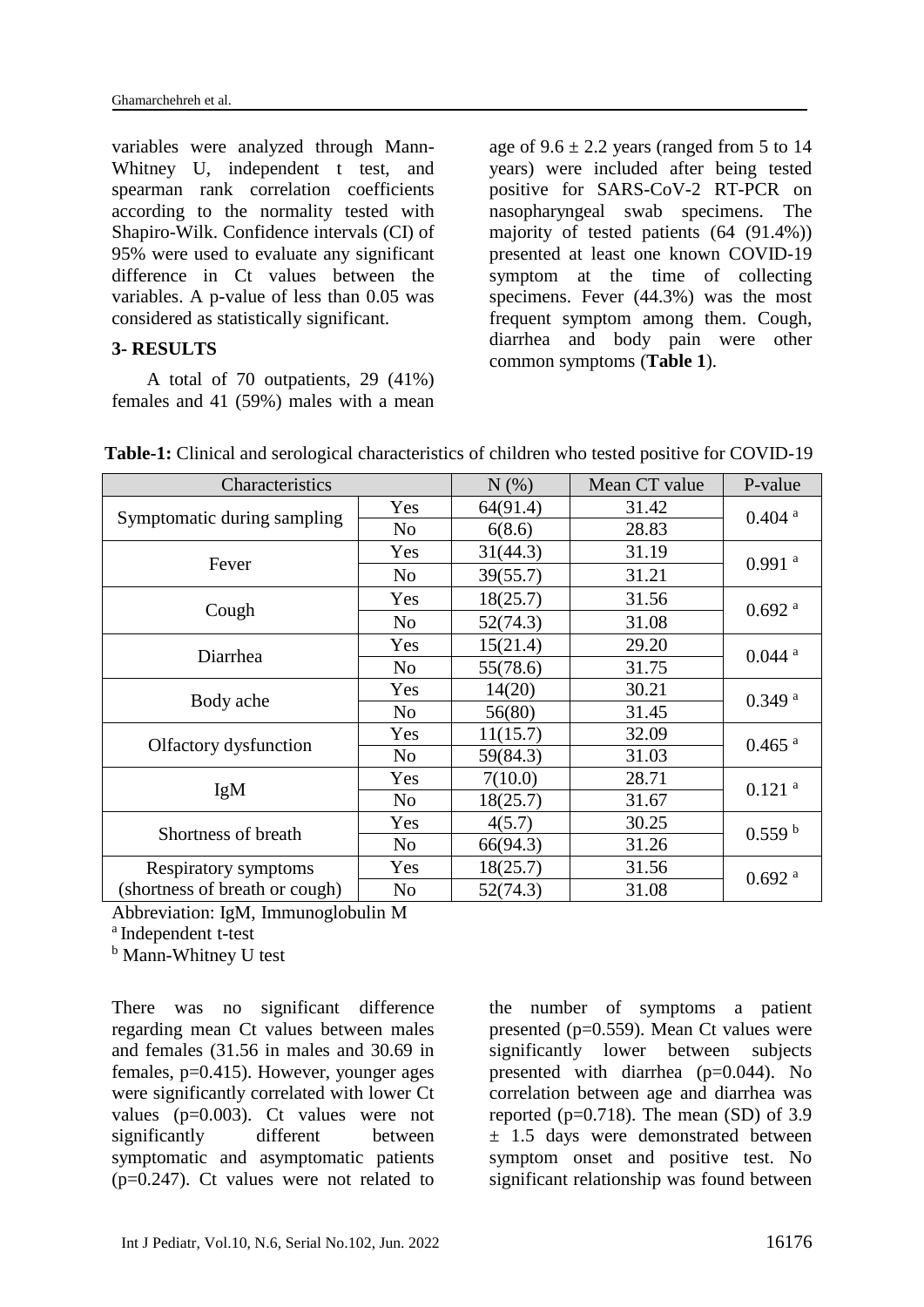Ct values and the time from symptom onset to positive test  $(p=0.528)$ . There was no significant difference (p=0.756) regarding Ct values between the patients with and without respiratory symptoms (such as cough or shortness of breath). Ct values and clinical features were not significantly different in IgM positive patients (p=0.121). Most of the children and adolescents confirmed with COVID-19 had been in contact with a SARS-CoV-2 positive household during the past two weeks prior sampling (59 (84.3%)).

## **4- DISCUSSION**

Ct value, which is the number of cycles the PCR test takes to amplify the target gene in order to detect it, appears to be inversely related to viral load (18). Ct value as a predictive factor for viral load, may present adequate information about clinical and epidemiological features of SARS-COV-2 related to possible infectiousness (14).

Considering the fewer number of asymptomatic patients (n=6) compared to symptomatic ones (n=64) in our study, mean Ct values were similar among samples from symptomatic and asymptomatic individuals. In line with the present study, Aykac et al. (19) found no correlation between Ct values and symptom statuses which totally contradicts previous studies (15, 20) reporting higher viral loads in symptomatic children than in asymptomatic children.

In agreement with previous studies (19), we found similar viral loads in different gender groups. In the present study we found a positive correlation between age and Ct values which is in contrast to previous studies on large pediatric populations (19,21) reporting no Ct valuedifferences between age groups. In (22), Yonker et al. suggested that COVID-19 infected children of all ages may carry high levels of SARS-CoV-2.

We found no correlation between Ct values and time since symptom onset. This finding is consistent with some adult studies (23), in which similar to our study, the median time since symptom onset to sampling was 4 days. While another study of 256 pediatric individuals reported significantly lower Ct values within 2 days after symptom onset (24). Another study on 123 SARS-CoV-2 positive children showed that longer time since symptom onset was correlated to higher Ct values (25). In our study 54 individuals (80%) were presented to the laboratory more than 2 days after symptom onset. Consequently, our study may have missed the time in which the Ct values are lower.

Our study showed that most (84%) of the infected children were in contact with a SARS-CoV-2 positive household, which is consistent with the findings of a previous study (25) by Chung et al. showing that 80% of children were in contact with at least one positive individual, and most contacts (68%) were in the same household.

Our data showed lower Ct values in nasopharyngeal samples, corresponding to higher viral loads, in cases with diarrhea, while Balajelini et al. (16) found no correlation between nasopharyngeal viral load with diarrhea but with olfactory and gustatory dysfunction. In terms of fecal samples, a meta-analysis of 4,243 COVID-19 patients revealed that patients presented with diarrhea have higher stool viral loads than those without diarrhea (26). Previous studies on patients with SARS in 2004 reported that nasopharyngeal viral load had been significantly higher in patients with diarrhea (27); whereas, there is no such result about SARS-CoV-2 infected patients. In our assessment, diarrhea was not related to age. A previous metaanalysis (28) found that children older than 5 years were more likely to be presented with diarrhea. Our study was performed on children older than 5 years of age.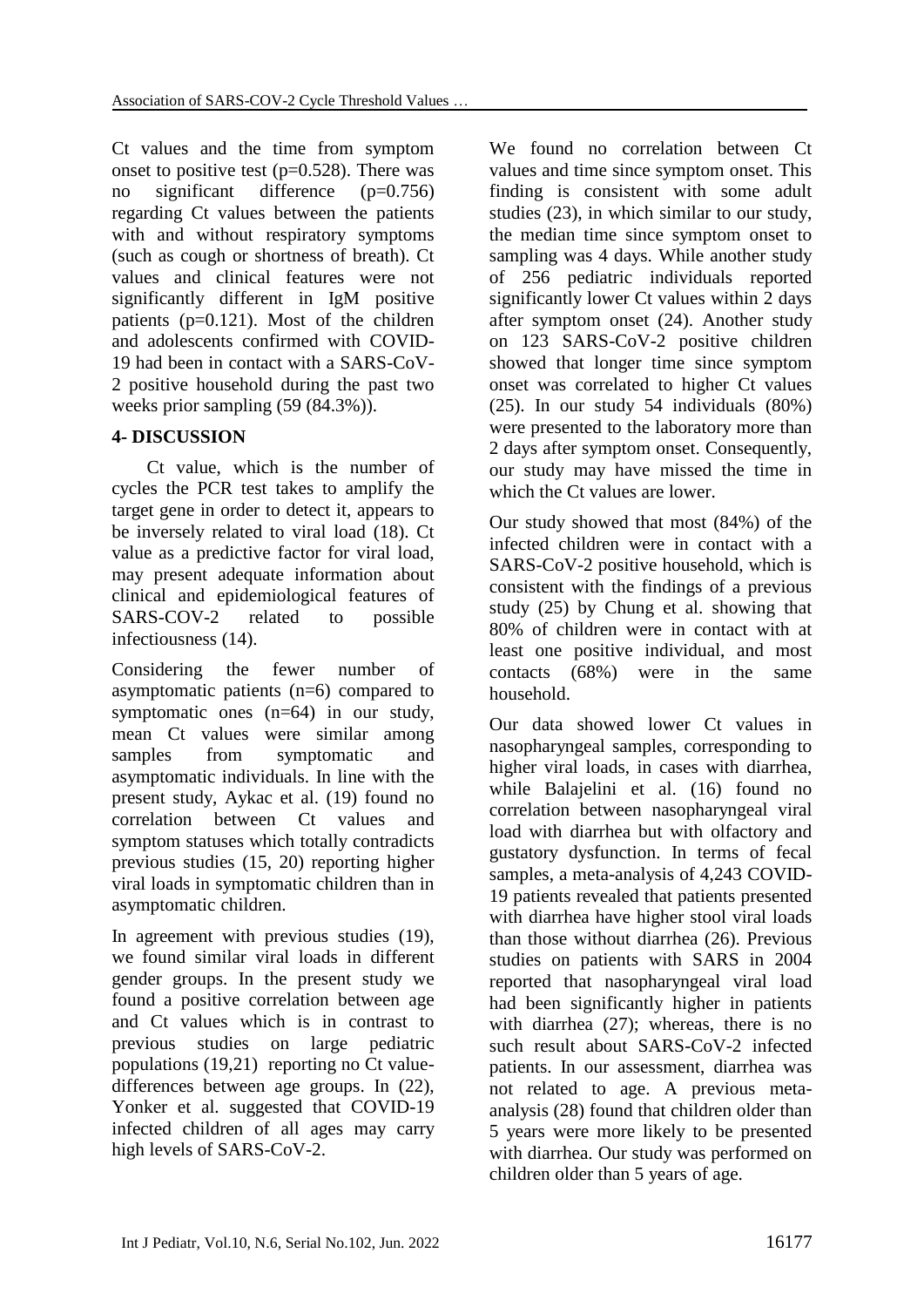Present investigations have demonstrated that the mean Ct values of nasopharyngeal specimens are similar among patients with positive serum IgM. Additionally, in a study by Li et al. (29), no association was found between nasopharyngeal viral load and anti-N IgM levels.

### **4-1. Limitations of the study**

We acknowledge that our investigation has some limitations. This study was conducted through the emergence of new SARS-CoV-2 variants and there is uncertainty about the impact that new variants could have had on our findings. Sample size was relatively small, especially in the asymptomatic subgroup, which might have led to selection bias or some significant associations not being detected. We did not conduct any culture to detect viable viruses; therefore, the inverse association of Ct value and viral load is according to the previous studies (30). Early specimen-sampling soon after symptom onset was limited. Due to our cross-sectional study design, this investigation was not powered to detect the correlation between Ct values and transmission risk of covid-19.

### **5- CONCLUSION**

Overall, our investigation suggests that younger age and presence of specific symptoms including diarrhea may predict more viral load in the respiratory system. Mean Ct values were similar between the symptomatic and asymptomatic individuals and between the genders. These findings demonstrate the importance of rapid quarantine of patients who have been in close contacts with confirmed cases and have atypical COVID-19 symptoms such as diarrhea. Ultimately, further epidemiological studies are necessary to clarify the viral load correlation with transmission potential and disease severity of COVID-19 infected children and adolescents.

### **6- ETHICAL CONSIDERATIONS**

The protocol of the present study has been registered at the ethics committee of Baqiyatallah University of Medical Sciences, Tehran, Iran.

### **7- FUNDING**

This research did not receive any specific grant from funding agencies in the public, commercial, or not-for-profit sectors.

### **8- REFERENCES**

1. WHO. Coronavirus disease (COVID-19) Situation Report – 204 Data (Internet). WHO. 2020 (cited 2021 Aug 14). Available from: https://www.who.int/docs/defaultsource/coronaviruse/situationreports/20200811-covid-19-sitrep-204.pdf?sfvrsn=1f4383dd\_2.

2. WHO. WHO Coronavirus (COVID-19) Dashboard WHO Coronavirus (COVID-19) Dashboard with Vaccination Data (Internet). 2021 (cited 2021 Aug 14). Available from: https://covid19.who.int.

3. Cull B, Harris M, Black L, Ray G. Children and COVID-19: State-Level Data Report (Internet). American Academy of Pediatrics and the Children's Hospital Association. 2021 (cited 2021 Sep 11). Available from from  $\mathbf{f}$ https://www.aap.org/en/pages/2019-novelcoronavirus-covid-19-infections/childrenand-covid-19-state-level-data-report.

4. Hong KH, Lee SW, Kim TS, Huh HJ, Lee J, Kim SY, Park JS, Kim GJ, Sung H, Roh KH, Kim JS, Kim HS, Lee ST, Seong MW, Ryoo N, Lee H, Kwon KC, Yoo. Guidelines for laboratory diagnosis of coronavirus disease 2019 (COVID-19) in Korea. Ann Lab Med. 2020; 40(5):351–60.

5. Cui X, Zhao Z, Zhang T, Guo W, Guo W, Zheng J, Zhang J, Dong C, Na R, Zheng L, Li W, Liu Z, Ma J, Wang J, He S, Xu Y, Si P, Shen Y, Cai C. A systematic review and meta‐analysis of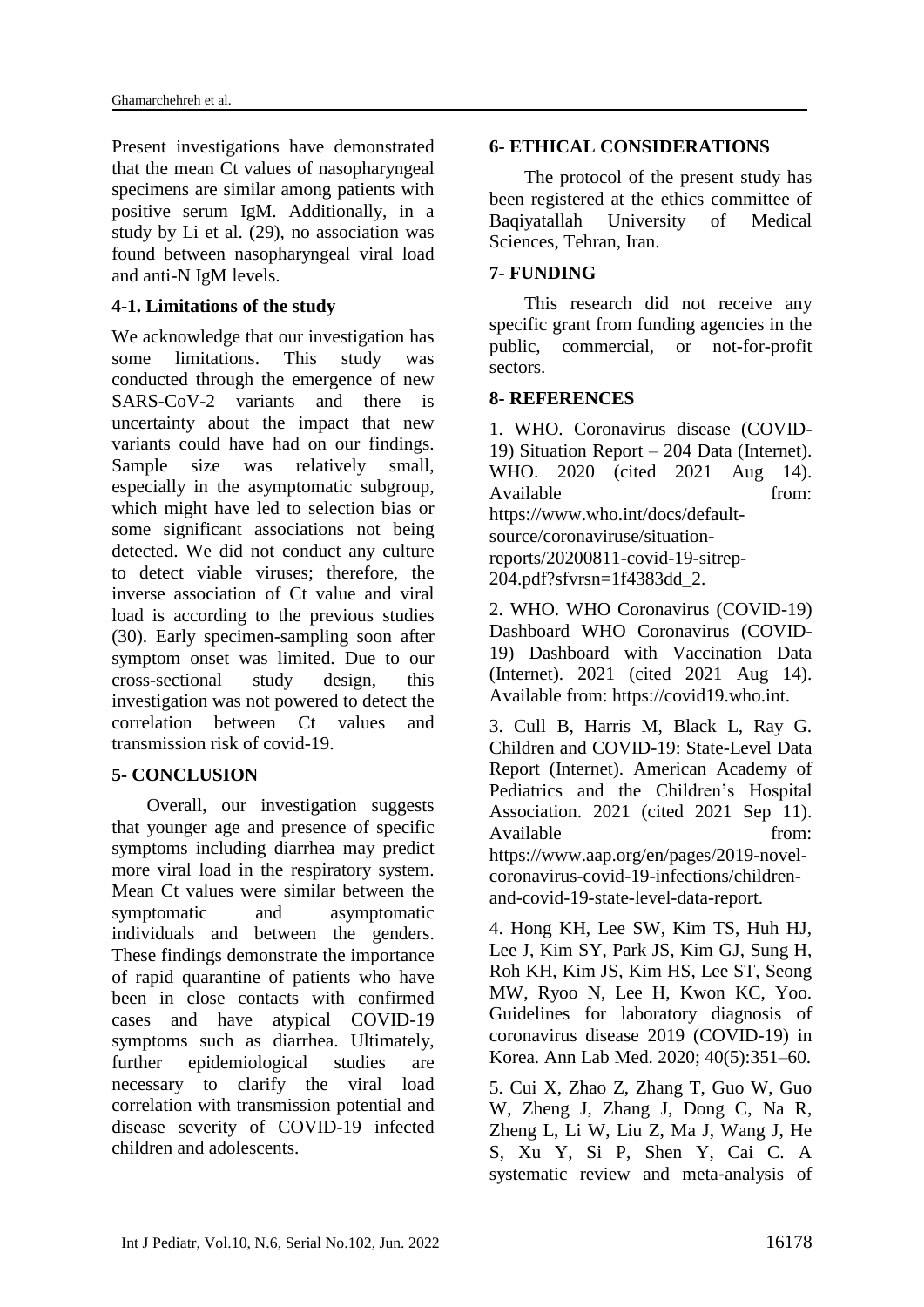children with coronavirus disease 2019 (COVID‐19). J Med Virol. 2021; 93(2):1057–69.

6. Stokes EK, Zambrano LD, Anderson KN, Marder EP, Raz KM, Felix SEB, Tie Y, Fullerton KE. Coronavirus disease 2019 case surveillance—United States, January 22 – May 30, 2020. Morb Mortal Wkly Rep. 2020; 69(24):759.

7. Götzinger F, Santiago-García B, Noguera-Julián A, Lanaspa M, Lancella L, Carducci FIC, Gabrovska N, Velizarova S, Prunk P, Osterman V, Krivec U, Vecchio AL, Shingadia D, Soriano-Arandes A, Melendo S, Lanari M, Pierantoni L, Wagner N, L'Huillier AG, Heininger U, Ritz N, Bandi S, Krajcar N, Roglić S, Santos M, Christiaens C, Creuven M, Buonsenso D, Welch SB, Bogyi M, Brinkmann F, Tebruegge M, Ptbnet COVID-19 Study Group. COVID-19 in children and adolescents in Europe: a multinational, multicentre cohort study. Lancet Child Adolesc Heal. 2020; 4(9):653–61.

8. Laws RL, Chancey RJ, Rabold EM, Chu VT, Lewis NM, Fajans M, Reses HE, Duca LM, Dawson P, Conners EE, Gharpure RG, Yin S, Buono S, Pomeroy M, Yousaf AR, Owusu D, Wadhwa A, Pevzner E, Battey KA, Njuguna H, Fields VL, Salvatore P, O'Hegarty M, Vuong J, Gregory CJ, Banks M, Rispens J, Dietrich E, Marcenac P, Matanock A, Pray I, Westergaard R, Dasu T, Bhattacharyya S, Christiansen A, Page L, Dunn A, Atkinson-Dunn R, Christensen K, Kiphibane T, Willardson S, Fox G, Ye D, Nabity SA, Binder A, Freeman BD, Lester S, Mills L, Thornburg N, Hall AJ, Fry AM, Tate JE, Tran CH, Kirking HL. Symptoms and transmission of SARS-CoV-2 among children—Utah and Wisconsin, March–May 2020. Pediatrics. 2021; 147(1).

9. Lopez AS, Hill M, Antezano J, Vilven D, Rutner T, Bogdanow L, Claflin C, Kracalik IT, Fields VL, Dunn A, Tate JE, Kirking HL, Kiphibane T, Risk I, Tran CH. Transmission dynamics of COVID-19 outbreaks associated with child care facilities—Salt Lake City, Utah, April– July 2020. Morb Mortal Wkly Rep. 2020; 69(37):1319.

10. Aryee PA, Kirking HL, Lumsden M, Mayweather E, McDaniel CJ, Montierth R, Mohammed A, Schwartz NG, Shah JA, Tate JE, Dirlikov E, Drenzek C, Lanzieri TM, Stewart RJ. SARS-CoV-2 transmission and infection among attendees of an overnight camp—Georgia, June 2020. Morb Mortal Wkly Rep. 2020; 69(31):1023.

11. Chan JF-W, Yuan S, Kok K-H, To KK-W, Chu H, Yang J, Xing F, Liu J, Yip CCY, Poon RWS, Tsoi HW, Lo SKF, Chan KH, Poon VKM, Chan WM, Ip JP, Cai JP, Cheng VCC, Chen H, Hui CKM, Yuen KW. A familial cluster of pneumonia associated with the 2019 novel coronavirus indicating person-to-person transmission: a study of a family cluster. Lancet. 2020; 395(10223):514–23.

12. Goyal A, Reeves DB, Cardozo-Ojeda EF, Schiffer JT, Mayer BT. Viral load and contact heterogeneity predict SARS-CoV-2 transmission and super-spreading events. Elife. 2021; 10:e63537.

13. Shrestha NK, Marco Canosa F, Nowacki AS, Procop GW, Vogel S, Fraser TG, Erzurum SC, Terpeluk P, Gordon SM. Distribution of transmission potential during nonsevere COVID-19 illness. Clin Infect Dis. 2020; 71(11):2927–32.

14. Salvatore PP, Dawson P, Wadhwa A, Rabold EM, Buono S, Dietrich EA, Reses HE, Vuong J, Pawloski L, Dasu T, Bhattacharyya S, Pevzner E, Hall AJ, Tate JE, Kirking HL. Epidemiological Correlates of Polymerase Chain Reaction Cycle Threshold Values in the Detection of Severe Acute Respiratory Syndrome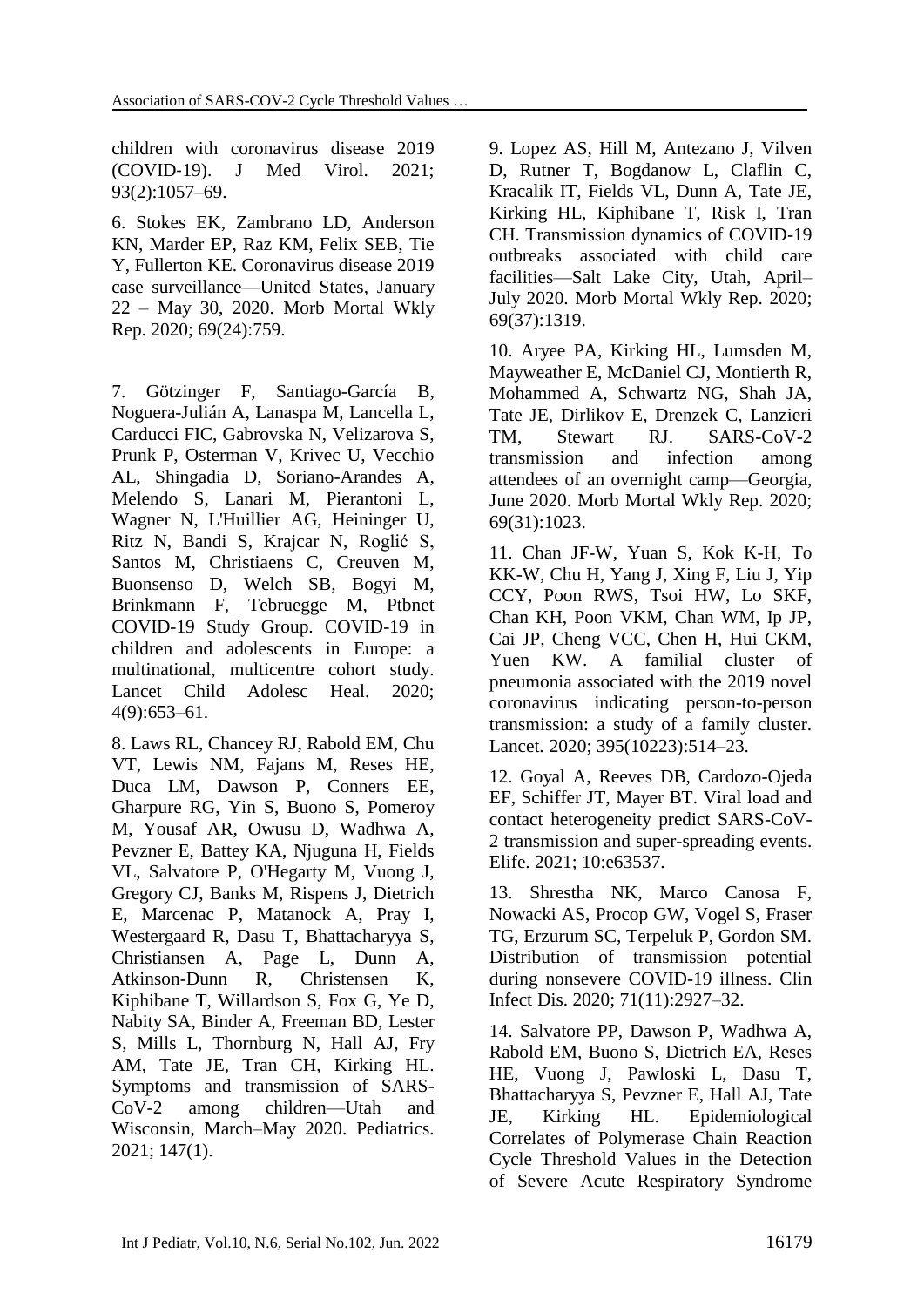Coronavirus 2 (SARS-CoV-2). Clin Infect Dis. 2021; 72(11):e761-7.

15. Han MS, Seong M-W, Kim N, Shin S, Im Cho S, Park H, Han MS, Seong MW, Kim N, Shin S, Cho SI, Park H, Kim TK, Park SS, Choi EH. Viral RNA load in mildly symptomatic and asymptomatic children with COVID-19, Seoul, South Korea. Emerg Infect Dis. 2020; 26(10):2497.

16. Taziki Balajelini MH, Rajabi A, Mohammadi M, Razavi Nikoo H, Tabarraei A, Mansouri M, [Hosseini](https://pubmed.ncbi.nlm.nih.gov/?term=Hosseini+SM&cauthor_id=34358409) SM. Virus Load and Incidence of Olfactory, Gustatory, Respiratory, Gastrointestinal Disorders in COVID-19 Patients: A Retrospective Cohort Study. Clin Otolaryngol. 2021.

17. Wang W, Xu Y, Gao R, Lu R, Han K, Wu G, Tan W. Detection of SARS-CoV-2 in different types of clinical specimens. Jama. 2020; 323(18):1843–4.

18. Tom MR, Mina MJ. To interpret the SARS-CoV-2 test, consider the cycle threshold value. Clin Infect Dis. 2020.

19. Aykac K, Cura Yayla BC, Ozsurekci Y, Evren K, Oygar PD, Gurlevik SL, Coskun T, Tasci O, Kaya FD, Fidanci I, Tasar MA, Alp A, Cengiz AB, Karahan S, Ceyhan M. The association of viral load and disease severity in children with COVID‐19. J Med Virol. 2021; 93(5):3077–83.

20. Kociolek LK, Muller WJ, Yee R, Dien Bard J, Brown CA, Revell PA, Wardell H, Savage TJ, Jung S, Dominguez S, Parikh BA, Jerris RC, Kehl SC, Campigotto A, Bender JM, Zheng X, Muscat E, Linam M, Abuogi L, Smith C, Graff K, Hernandez-Leyva A, Williams D, Pollock NR. Comparison of upper respiratory viral load distributions in asymptomatic and symptomatic children diagnosed with SARS-CoV-2 infection in pediatric hospital testing programs. J Clin Microbiol. 2020; 59(1):e02593-20.

21. Madera S, Crawford E, Langelier C, Tran NK, Thornborrow E, Miller S, [DeRisi](https://pubmed.ncbi.nlm.nih.gov/?term=DeRisi+JL&cauthor_id=33542262) JL. Nasopharyngeal SARS-CoV-2 viral loads in young children do not differ significantly from those in older children and adults. Sci Rep. 2021; 11(1):1–4.

22. Yonker LM, Neilan AM, Bartsch Y, Patel AB, Regan J, Arya P, Gootkind E, Park G, Hardcastle M, John AS, Appleman L, Chiu ML, Fialkowski A, Flor DDL, Lima R, Bordt EA, Yockey LJ, D'Avino P, Fischinger S, Shui JE, Lerou PH, Bonventre JV, Yu XG, Ryan ET, Bassett IV, Irimia D, Edlow AG, Alter G, Li JZ, Fasano A. Pediatric severe acute respiratory syndrome coronavirus 2 (SARS-CoV-2): clinical presentation, infectivity, and immune responses. J Pediatr. 2020; 227:45–52.

23. Spicer K, Bardossy AC, Oakley LP, Tanwar S, Dyal JW, Harney J, et al. Presymptomatic SARS-CoV-2 infections and transmission in a skilled nursing facility. N Engl J Med. 2020; 382(22):2081–90.

24. Costa R, Bueno F, Albert E, Torres I, Carbonell-Sahuquillo S, Barres-Fernandez A, Sánchez D, Padrón C, Colomina J, Carreño MIL, Bretón-Martínez JR, Martínez-Costa C, Navarro D. Upper respiratory tract SARS-CoV-2 RNA loads in symptomatic and asymptomatic children and adults. medRxiv. 2021 Aug;

25. Chung E, Chow EJ, Wilcox NC, Burstein R, Brandstetter E, Han PD, Fay K, Pfau B, Adler A, Lacombe K, Lockwood CM, Uyeki TM, Shendure J, Duchin JS, Rieder MJ, Nickerson DA, Boeckh M, Famulare M, Hughes JP, Starita LE, Bedford T, Englund JA, Chu HY. Comparison of Symptoms and RNA Levels in Children and Adults with SARS-CoV-2 Infection in the Community Setting. JAMA Pediatr. 2021; 98109.

26. Cheung KS, Hung IFNN, Chan PPYY, Lung KC, Tso E, Liu R, Ng YY, Chu MY, Chung TWH, Tam AR, Yip CCY, Leung